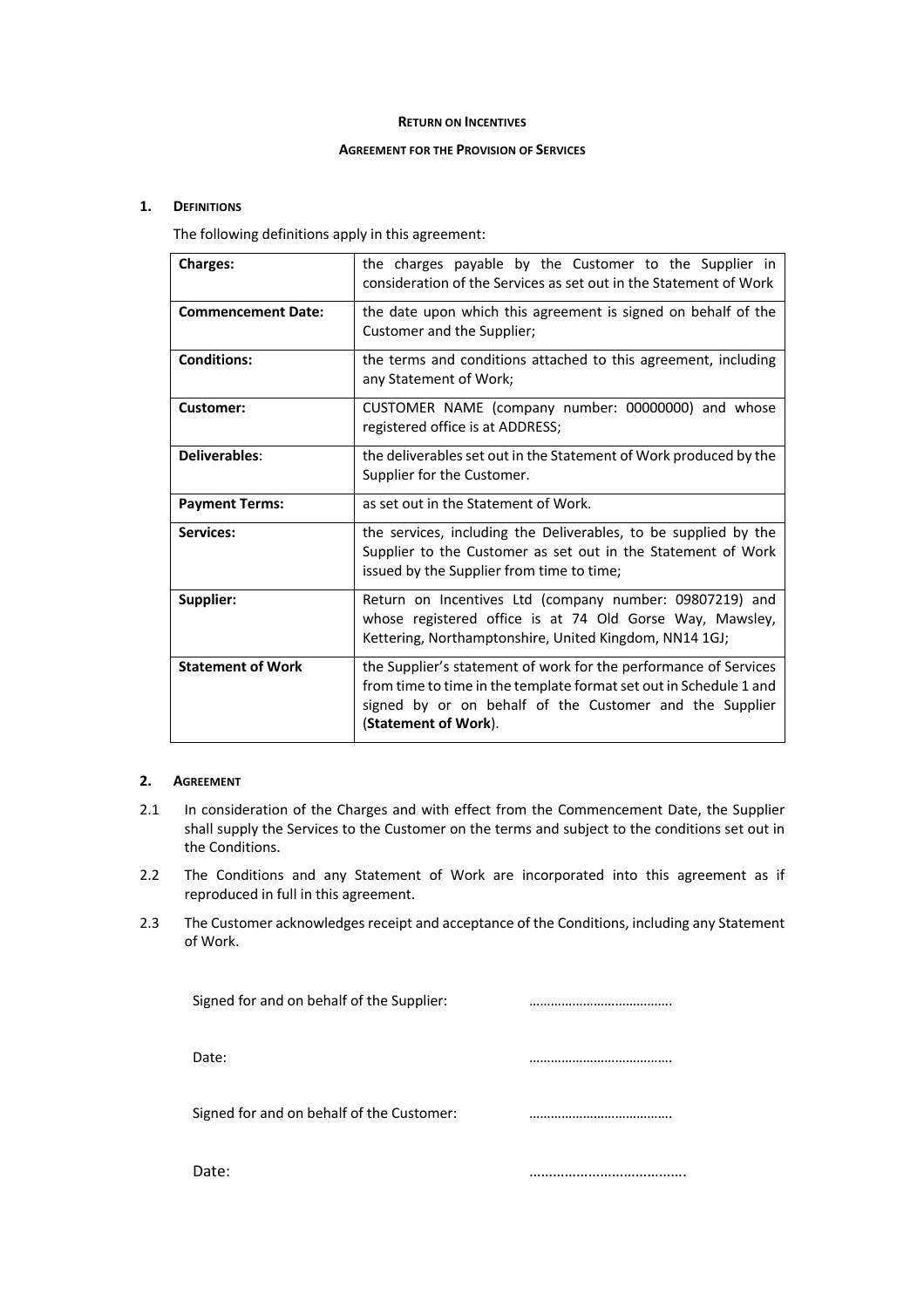#### **CONDITIONS**

# **THE CUSTOMER'S ATTENTION IS PARTICULARLY DRAWN TO THE PROVISIONS OF CONDITION 8.**

#### **1. INTERPRETATION**

1.1 In these Conditions, the following definitions apply:

**Business Day:** a day (other than a Saturday, Sunday or a public holiday) when banks in London are open for business.

**Contract:** the contract between the Supplier and the Customer for the supply of the Services attached to and subject to the Conditions.

**Controller, processor, data subject, personal data, personal data breach, processing** and **appropriate technical measures**: as defined in the Data Protection Legislation.

**Customer Intellectual Property Rights:** any and all Intellectual Property Rights owned by or licenced to the Customer.

**Data Protection Legislation:** the UK Data Protection Legislation and any other European Union legislation relating to personal data and all other legislation and regulatory requirements in force from time to time which apply to a party relating to the use of personal data (including, without limitation, the privacy of electronic communications).

**Developed Intellectual Property Rights:** any and all Intellectual Property Rights which exists or may exist in the Services and/or the Deliverables and which is developed by the Supplier but excluding any Licenced Intellectual Property Rights or Customer Intellectual Property Rights.

**Intellectual Property Rights:** all patents, rights to inventions, utility models, copyright and related rights, trade-marks, service marks, trade, business and domain names, rights in trade dress or get-up, rights in goodwill or to sue for passing off, unfair competition rights, rights in designs, rights in computer software, source code, database right, topography rights, moral rights, rights in confidential information (including know-how and trade secrets) and any other intellectual property rights, in each case whether registered or unregistered and including all applications for and renewals or extensions of such rights, and all similar or equivalent rights or forms of protection in any part of the world.

**Licenced Intellectual Property Rights:** any and all Intellectual Property Rights owned by a third party and licenced to the Supplier and which are utilised by the Supplier in order to deliver the Services and/or the Deliverables to the Customer.

**Supplier's Materials**: any equipment, materials, documents and other property of the Supplier, owned or provided by the Supplier and used directly or indirectly in the supply of the Services.

**UK Data Protection Legislation**: all applicable data protection and privacy legislation in force from time to time in the UK including the General Data Protection Regulation (*(EU) 2016/679*); the Data Protection Act 2018; the Privacy and Electronic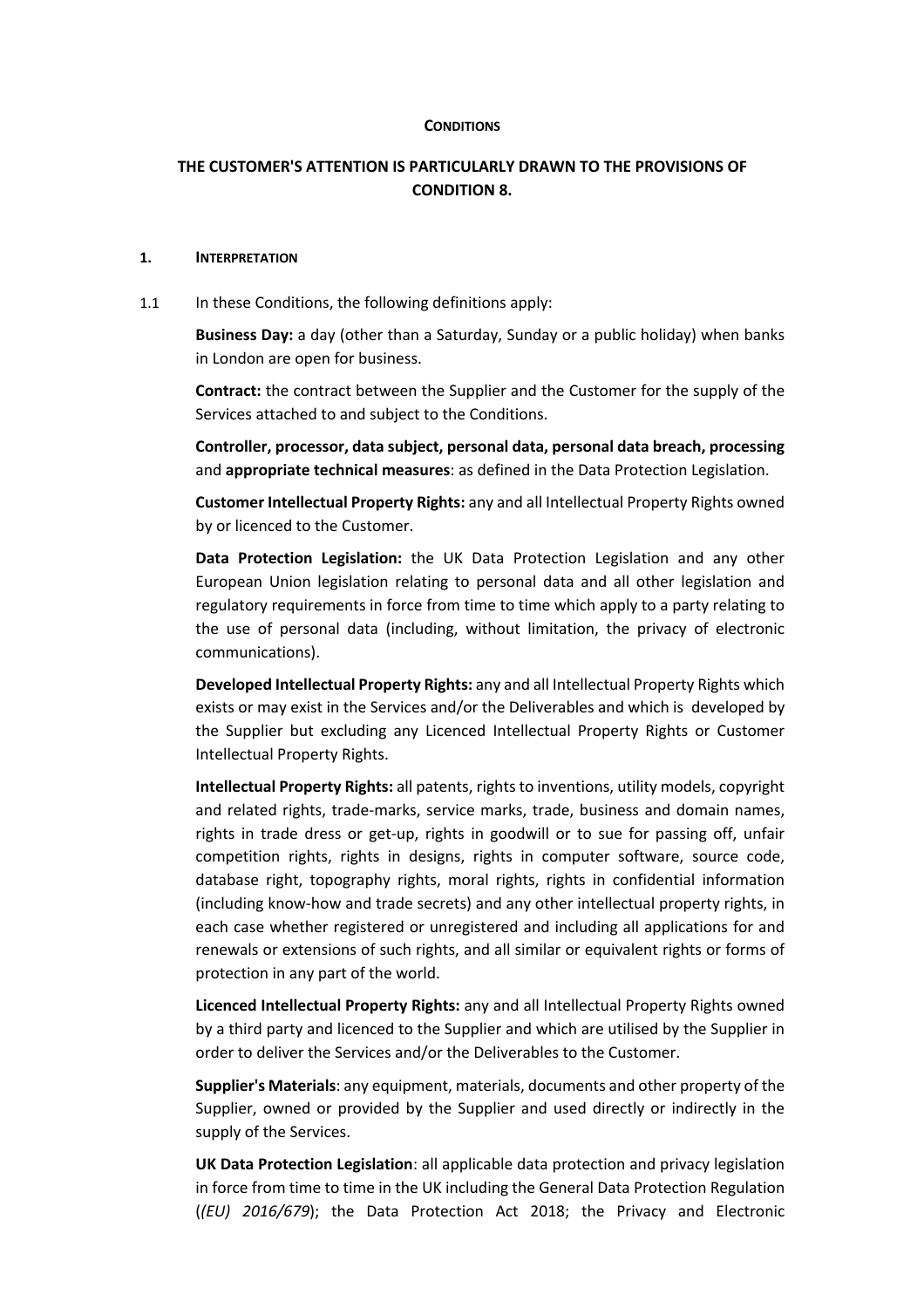Communications Directive 2002/58/EC (as updated by Directive 2009/136/EC) and the Privacy and Electronic Communications Regulations 2003 (*SI 2003/2426*) as amended.

- 1.2 In these Conditions, the following rules apply:
	- (a) a **person** includes a natural person, corporate or unincorporated body (whether or not having separate legal personality);
	- (b) a reference to a party includes its successors or permitted assigns;
	- (c) a reference to a statute or statutory provision is a reference to such statute or statutory provision as amended or re-enacted. A reference to a statute or statutory provision includes any subordinate legislation made under that statute or statutory provision, as amended or re-enacted;
	- (d) any phrase introduced by the terms **including**, **include**, **in particular** or any similar expression shall be construed as illustrative and shall not limit the sense of the words preceding those terms; and
	- (e) a reference to **writing** or **written** includes faxes and e-mails.

## **2. BASIS OF CONTRACT**

- 2.1 The Contract shall commence on the Commencement Date and shall terminate on the earlier of:
	- (a) the completion of the obligations of the Supplier and the Customer pursuant to the Contract;
	- (b) the date which is three months after either party has served written notice on the other party to terminate the Contract; or
	- (c) the date of termination of the Contract given pursuant to the provisions of condition 9 or condition 11.
- 2.2 The Contract constitutes the entire agreement between the parties. The Customer acknowledges that it has not relied on any statement, promise or representation made or given by or on behalf of the Supplier which is not set out in the Contract.
- 2.3 Any samples, drawings, descriptive matter or advertising issued by the Supplier are issued or published for the sole purpose of giving an approximate idea of the subject matter described in them. They shall not form part of the Contract or have any contractual force.
- 2.4 The Conditions together with any Statement of Work apply to the Contract to the exclusion of any other terms that the Customer seeks to impose or incorporate, or which are implied by trade, custom, practice or course of dealing.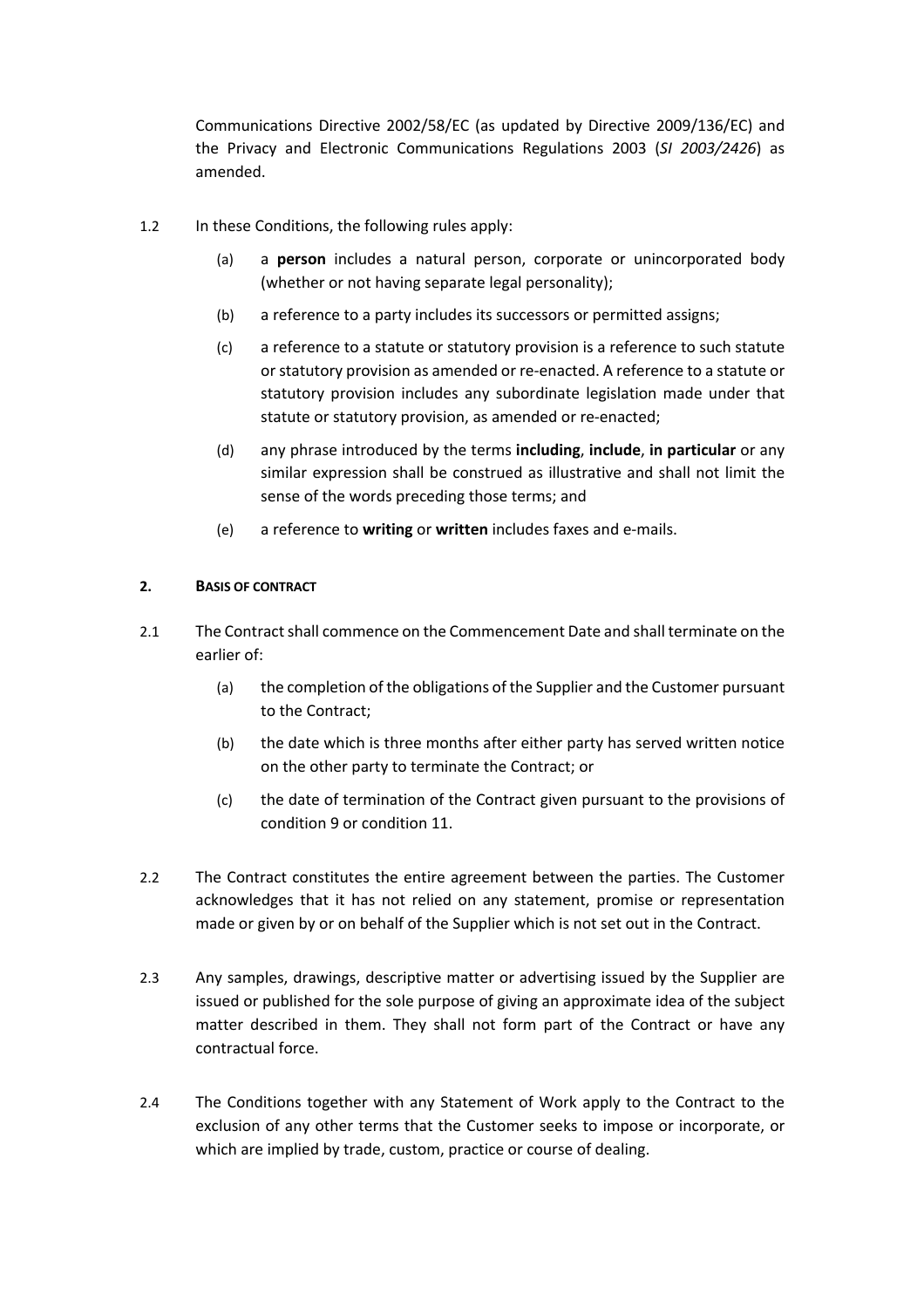2.5 The Contract for the provision of Services set out in any Statement of Work shall not take effect until the Customer has signed the applicable Statement of Work and returned it to the Supplier.

### **3. SUPPLY OF THE SERVICES**

- 3.1 The Supplier shall perform the Services with reasonable care and skill.
- 3.2 Any time given by the Supplier for the performance of the Services shall be an estimate only and such time shall not be of the essence of the Contract.
- 3.3 The Supplier shall use reasonable endeavours to observe all health and safety and security requirements that apply at the Customer's premises and that have been communicated to it pursuant to condition 3.4(d), provided that it shall not be liable under the Contract if, as a result of such observation, it is in breach of any of its obligations under the Contract.
- 3.4 The Customer shall:
	- (a) co-operate with the Supplier in all matters relating to the Contract;
	- (b) promptly provide the Supplier its employees, agents, consultants and subcontractors with such materials, information and documentation as are required by the Supplier for the proper performance of the Services;
	- (c) provide to the Supplier in a timely manner all documents, information, items and materials in any form (whether owned by the Customer or third party) reasonably required by the Supplier in connection with the Services and ensure that they are accurate and complete in all material respects;
	- (d) inform the Supplier of all health and safety and security requirements that apply at the Customer's premises;
	- (e) obtain and maintain all necessary licences and consents and comply with all relevant legislation as required to enable the Supplier to lawfully provide the Services, including in relation to the installation of the Supplier's Materials, in all cases before the date on which the Services are to start;
	- (f) at its own expense source and/or licence any and all third party software the Supplier requires in order to provide the Services and/or the Deliverables to the Customer and shall ensure that the Supplier is lawfully permitted to use and exploit such third party software for the purpose of supplying the Services and/or the Deliverables;
	- (g) at its own expense source and/or licence any and all third party software as is required to enable the Customer's use of the Services and/or the Deliverables; and
	- (h) not dispose of or use the Supplier's Materials other than in accordance with the Supplier's written instructions or authorisation.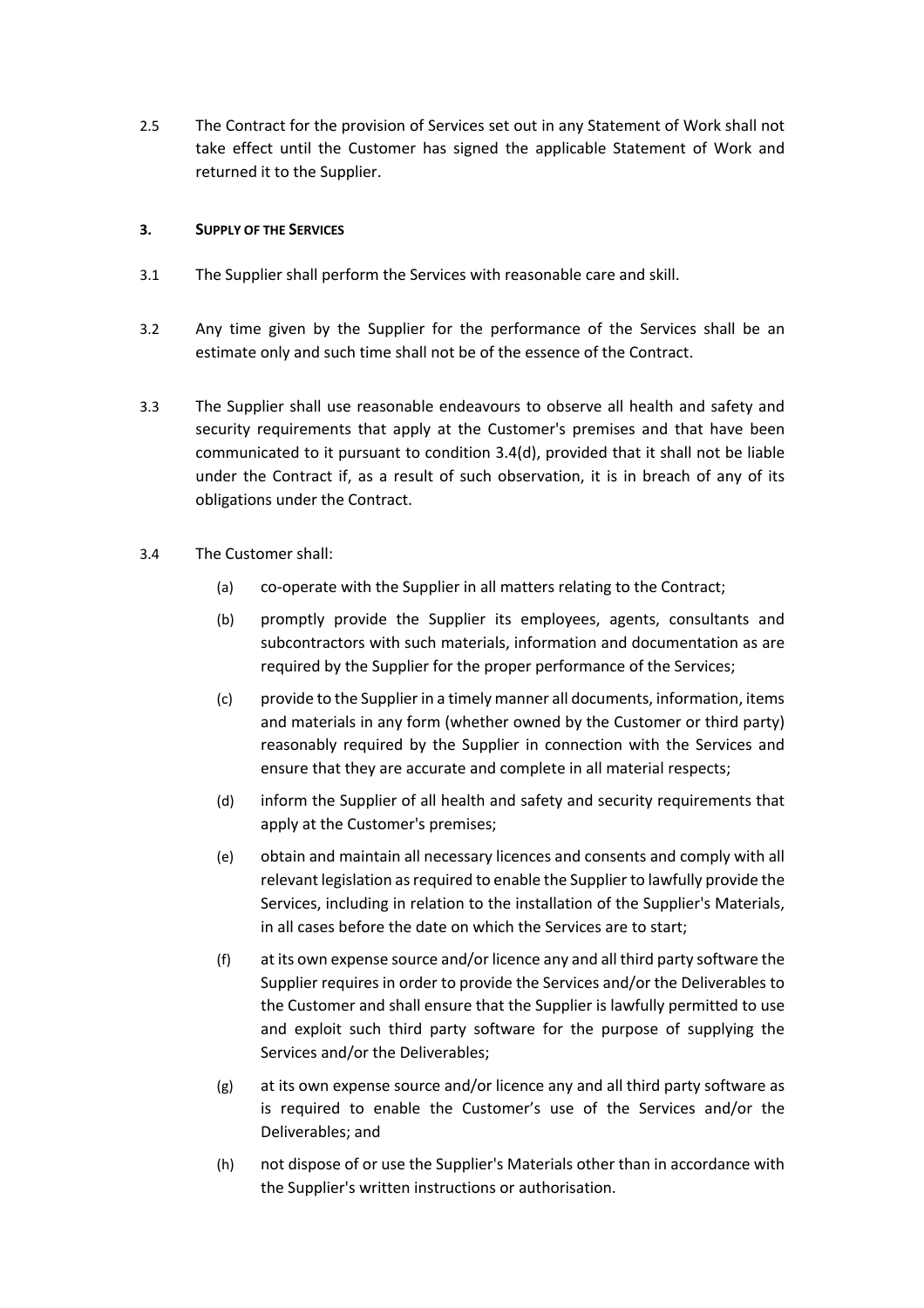- 3.5 There is no obligation on the Supplier to support or maintain any third party software referred to in clause 3.4 (f) or clause  $3.4(g)$  above unless otherwise agreed in writing by the Supplier.
- 3.6 If the Supplier's performance of any of its obligations under the Contract is prevented or delayed by any act or omission by the Customer or failure by the Customer to perform any relevant obligation (**Customer Default**):
	- (a) the Supplier shall without limiting its other rights or remedies have the right to suspend the performance of the Services until the Customer remedies the Customer Default and to rely on the Customer Default to relieve it from the performance of any of its obligations to the extent the Customer Default prevents or delays the Supplier's performance of any of its obligations;
	- (b) the Supplier shall not be liable for any costs or losses sustained or incurred by the Customer arising directly or indirectly from the Supplier's failure or delay to perform any of its obligations under the Contract.
- 3.7 The Customer shall indemnify and keep indemnified the Supplier in full and on demand from and against all losses, costs, claims, liabilities, damages, demands and expenses suffered or incurred by the Supplier arising directly or indirectly from a Customer Default.

## **4. CHARGES, PAYMENT TERMS AND INTEREST**

- 4.1 The amount of the Charges and the applicable payment terms shall be as set out in the Statement of Work.
- 4.2 The Supplier's daily fee rates for each individual are calculated on the basis of an eighthour day from 9.00 am to 5.00 pm worked on Business Days.
- 4.3 Notwithstanding any Statement of Work, the Supplier shall be entitled to charge an overtime rate of 25% of the Supplier's standard daily fee rate on a pro-rata basis for each part day or for any time worked by individuals whom it engages on the Services outside the hours referred to in clause 4.2 and such additional sum shall be payable in addition to the Supplier's standard daily fee rate.
- 4.4 The Supplier shall be entitled to charge for any Services and/or Deliverables supplied by the Supplier to the Customer, which are additional to the Services and/or Deliverables set out in the Contract provided always that the Supplier shall be under no obligation to supply any such additional services or deliverables unless and until the additional Charges applicable to the supply of any such additional services or deliverables has been agreed in writing by the Customer and the Supplier.
- 4.5 The Supplier shall invoice the Customer on the basis set out in the applicable Statement of Work.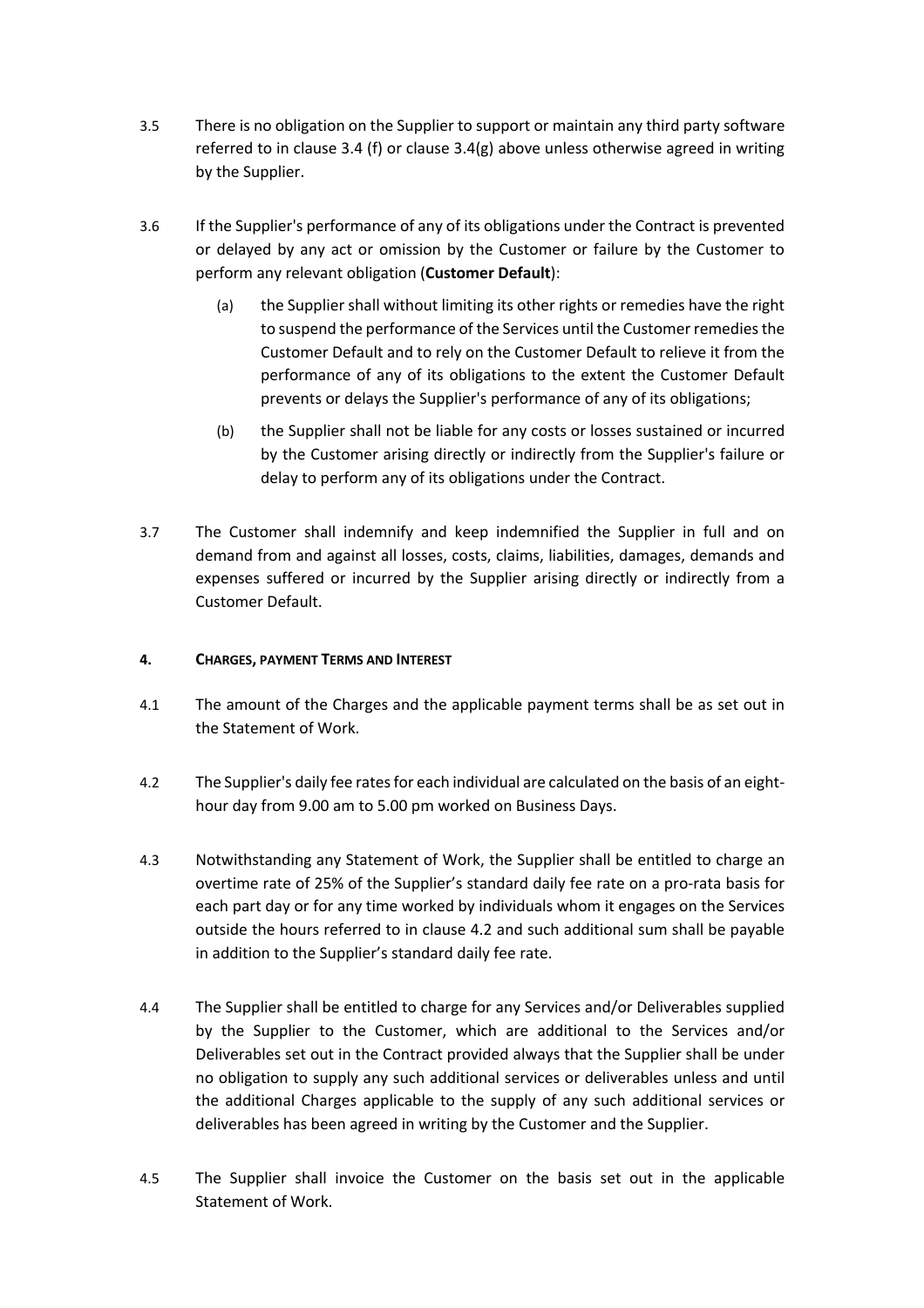- 4.6 Unless otherwise specified in the applicable Statement of Work, the Customer shall pay each invoice submitted by the Supplier:
	- (a) within 30 days of the date of the invoice or in accordance with any credit terms agreed by the Supplier and confirmed in writing to the Customer; and
	- (b) in full and in cleared funds to a bank account nominated in writing by the Supplier, and
	- (c) time for payment shall be of the essence of the Contract.
- 4.7 The Supplier shall be entitled to charge the Customer for any expenses reasonably incurred by the individuals whom the Supplier engages in connection with the Services including travelling expenses, hotel costs, subsistence and any associated expenses, and for the cost of services provided by third parties and required by the Supplier for the performance of the Services, and for the cost of any materials and such expenses will be payable by the Customer to the Supplier on demand.
- 4.8 All amounts payable by the Customer under the Contract are exclusive of amounts in respect of value added tax chargeable from time to time (**VAT**). Where any taxable supply for VAT purposes is made under the Contract by the Supplier to the Customer, the Customer shall, on receipt of a valid VAT invoice from the Supplier, pay to the Supplier such additional amounts in respect of VAT as are chargeable on the subject matter of such VAT invoice.
- 4.9 If the Customer fails to make a payment due to the Supplier under the Contract by the due date, then, without limiting the Supplier's remedies under clause 9, the Customer shall pay interest on the overdue sum from the due date until payment of the overdue sum, whether before or after judgment. Interest under this clause 4.9 will accrue each day at 4% a year above the Bank of England's base rate from time to time, but at 4% a year for any period when that base rate is below 0%.
- 4.10 The Customer shall pay all amounts due under the Contract in full without any deduction or withholding except as required by law and the Customer shall not be entitled to assert any credit, set-off or counterclaim against the Supplier in order to justify withholding payment of any such amount in whole or in part. The Supplier may, without limiting its other rights or remedies, set off any amount owing to it by the Customer against any amount payable by the Supplier to the Customer.

## **5. INTELLECTUAL PROPERTY RIGHTS**

- 5.1 In relation to Intellectual Property Rights:
	- (a) all Developed Intellectual Property Rights in or arising out of or in connection with the Services and/or the Deliverables shall at all times be owned by the Supplier and unless otherwise agreed in writing between the Supplier and the Customer nothing in the Contract shall operate or be deemed to operate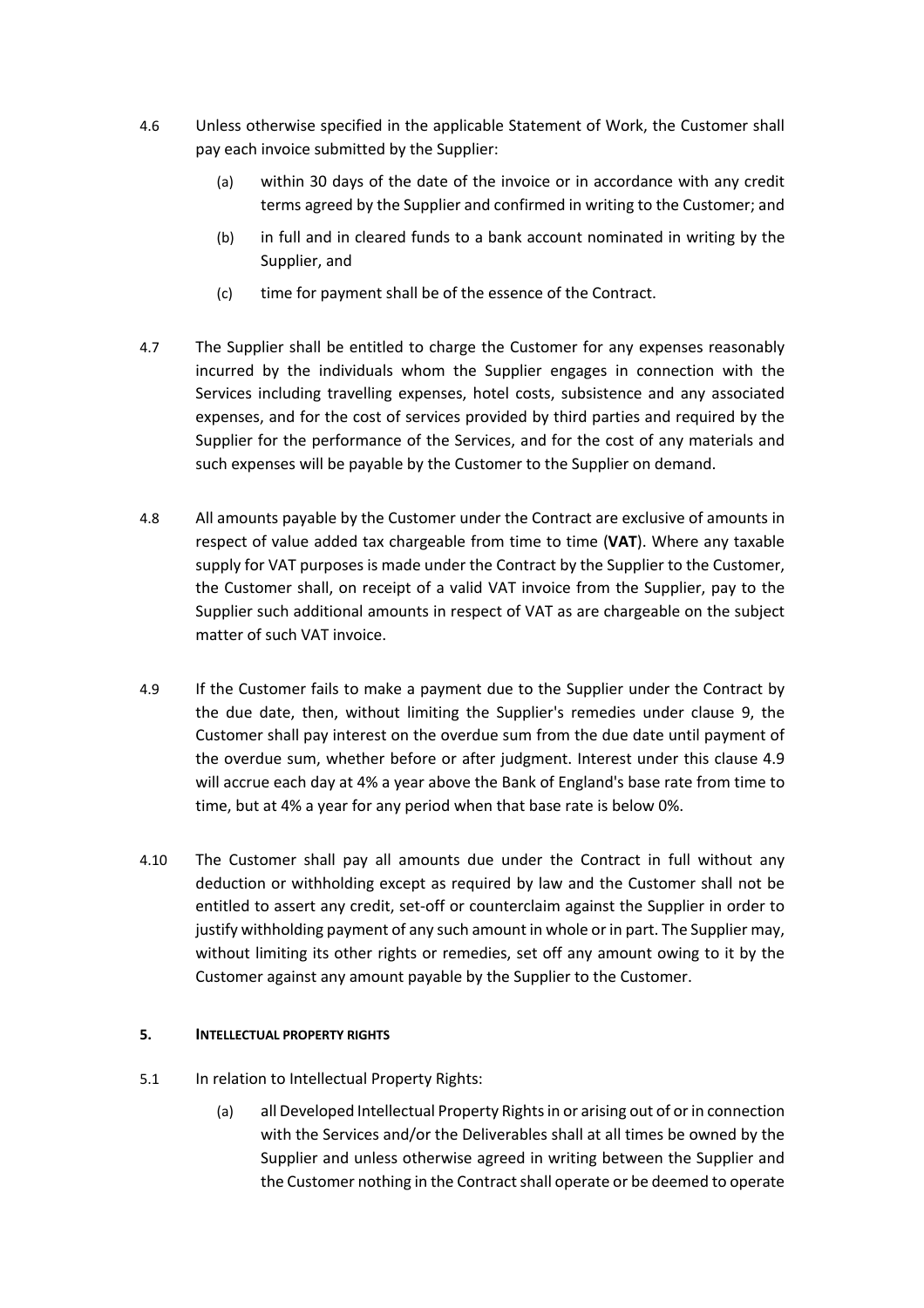to assign or transfer any such Developed Intellectual Property Rights to the Customer;

- (b) nothing in the Contract shall operate or be deemed to operate to assign or transfer any such Licenced Intellectual Property Rights to the Customer;
- (c) the Supplier hereby grants to the Customer an non-exclusive royalty-free licence to use the Developed Intellectual Property Rights and the Licensed Rights (to the extent the Supplier is lawfully permitted to do so) for the purpose of the Customer's use of the Services and/or the Deliverables;
- (d) the Customer hereby grants to the Supplier an non-exclusive royalty-free licence to use the Customer Intellectual Property Rights for the purpose of delivering the Services and/or the Deliverables to the Customer; and
- (e) the Customer shall indemnify the Supplier against all liabilities, costs, expenses, damages and losses (including any direct, indirect or consequential losses, loss of profit, loss of reputation and all interest, penalties and legal costs (calculated on a full indemnity basis) and all other reasonable professional costs and expenses) suffered or incurred by the Supplier arising out of or in connection with any claim made by a third party against the Supplier in respect of its use of the Customer Intellectual Property Rights.

## **6. CONFIDENTIALITY**

A party (**Receiving Party**) shall keep in strict confidence all technical or commercial know-how, specifications, inventions, processes or initiatives which are of a confidential nature and have been disclosed to the Receiving Party by the other party (**Disclosing Party**), its employees, agents or subcontractors, and any other confidential information concerning the Disclosing Party's business or its products or its services which the Receiving Party may obtain. The Receiving Party shall restrict disclosure of such confidential information to such of its employees, agents or subcontractors as need to know it for the purpose of discharging the Receiving Party's obligations under the Contract, and shall ensure that such employees, agents or subcontractors are subject to obligations of confidentiality corresponding to those which bind the Receiving Party. This condition 6 shall survive termination of the Contract.

## **7. DATA PROTECTION**

7.1 Both parties will comply with all applicable requirements of the Data Protection Legislation. This clause 7 is in addition to, and does not relieve, remove or replace, a party's obligations or rights under the Data Protection Legislation. In this clause 7, **Applicable Laws** means (for so long as and to the extent that they apply to the Supplier) the law of the European Union, the law of any member state of the European Union and/or Domestic UK Law; and **Domestic UK Law** means the Data Protection Legislation from time to time in force in the UK and any other law that applies in the UK.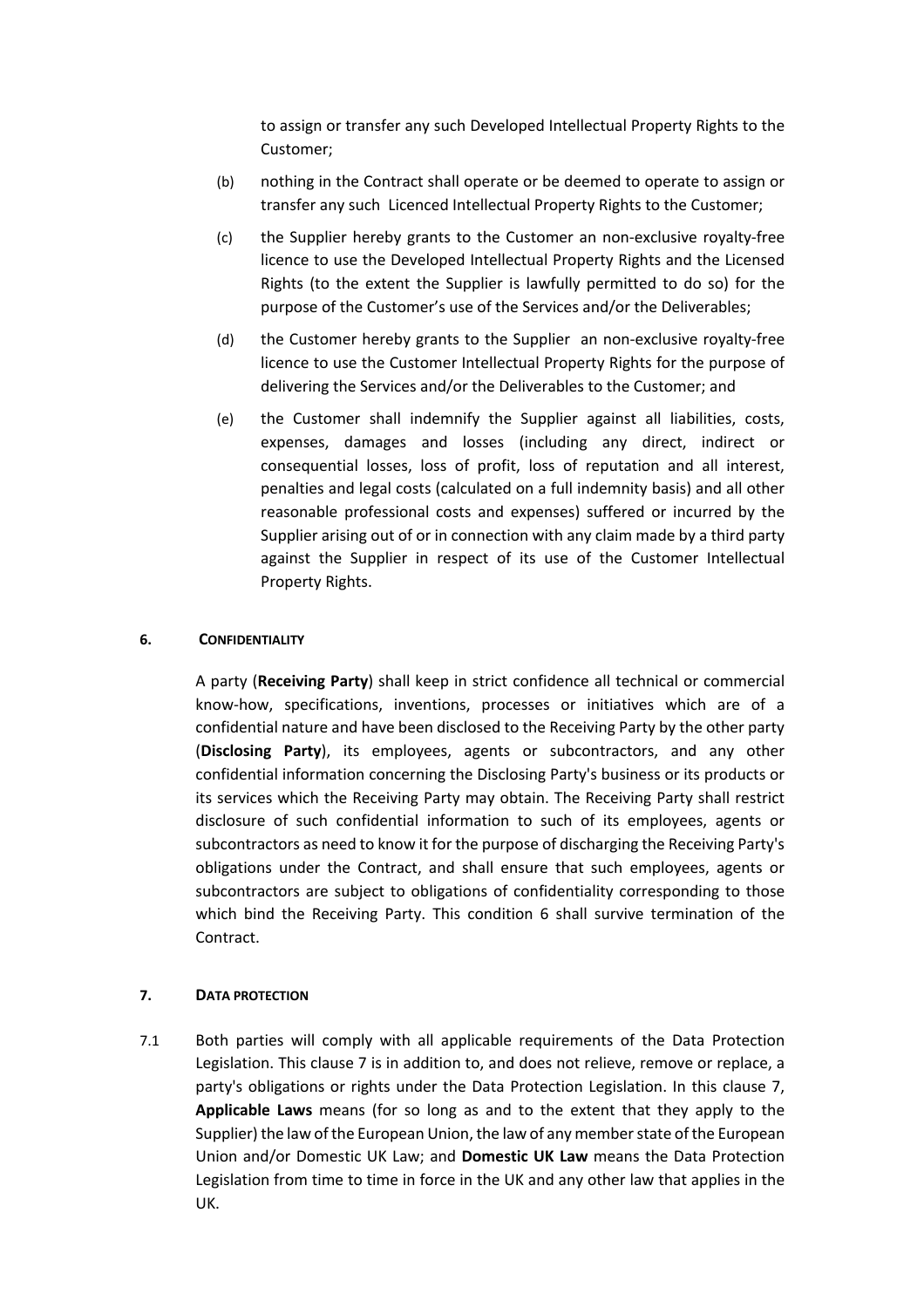- 7.2 The parties acknowledge that for the purposes of the Data Protection Legislation, the Customer is the controller and the Supplier is the processor.
- 7.3 Without prejudice to the generality of clause 7.1, the Customer will ensure that it has all necessary appropriate consents and notices in place to enable lawful transfer of the personal data to the Supplier for the duration and purposes of the Contract.
- 7.4 Without prejudice to the generality of clause 7.1, the Supplier shall, in relation to any personal data processed in connection with the performance by the Supplier of its obligations under the Contract:
	- (a) process that personal data only on the documented written instructions of the Customer unless the Supplier is required by Applicable Laws to otherwise process that personal data. Where the Supplier is relying on laws of a member of the European Union or European Union law as the basis for processing Personal Data, the Supplier shall promptly notify the Customer of this before performing the processing required by the Applicable Laws unless those Applicable Laws prohibit the Supplier from so notifying the Customer;
	- (b) ensure that it has in place appropriate technical and organisational measures, reviewed and approved by the Customer, to protect against unauthorised or unlawful processing of personal data and against accidental loss or destruction of, or damage to, personal data, appropriate to the harm that might result from the unauthorised or unlawful processing or accidental loss, destruction or damage and the nature of the data to be protected, having regard to the state of technological development and the cost of implementing any measures (those measures may include, where appropriate, pseudonymising and encrypting personal data, ensuring confidentiality, integrity, availability and resilience of its systems and services, ensuring that availability of and access to personal data can be restored in a timely manner after an incident, and regularly assessing and evaluating the effectiveness of the technical and organisational measures adopted by it);
	- (c) ensure that all personnel who have access to and/or process personal data are obliged to keep the personal data confidential; and
	- (d) not transfer any personal data outside of the European Economic Area unless the prior written consent of the Customer has been obtained and the following conditions are fulfilled:
		- (i) the Customer or the Supplier has provided appropriate safeguards in relation to the transfer;
		- (ii) the data subject has enforceable rights and effective legal remedies;
		- (iii) the Supplier complies with its obligations under the Data Protection Legislation by providing an adequate level of protection to any personal data that is transferred; and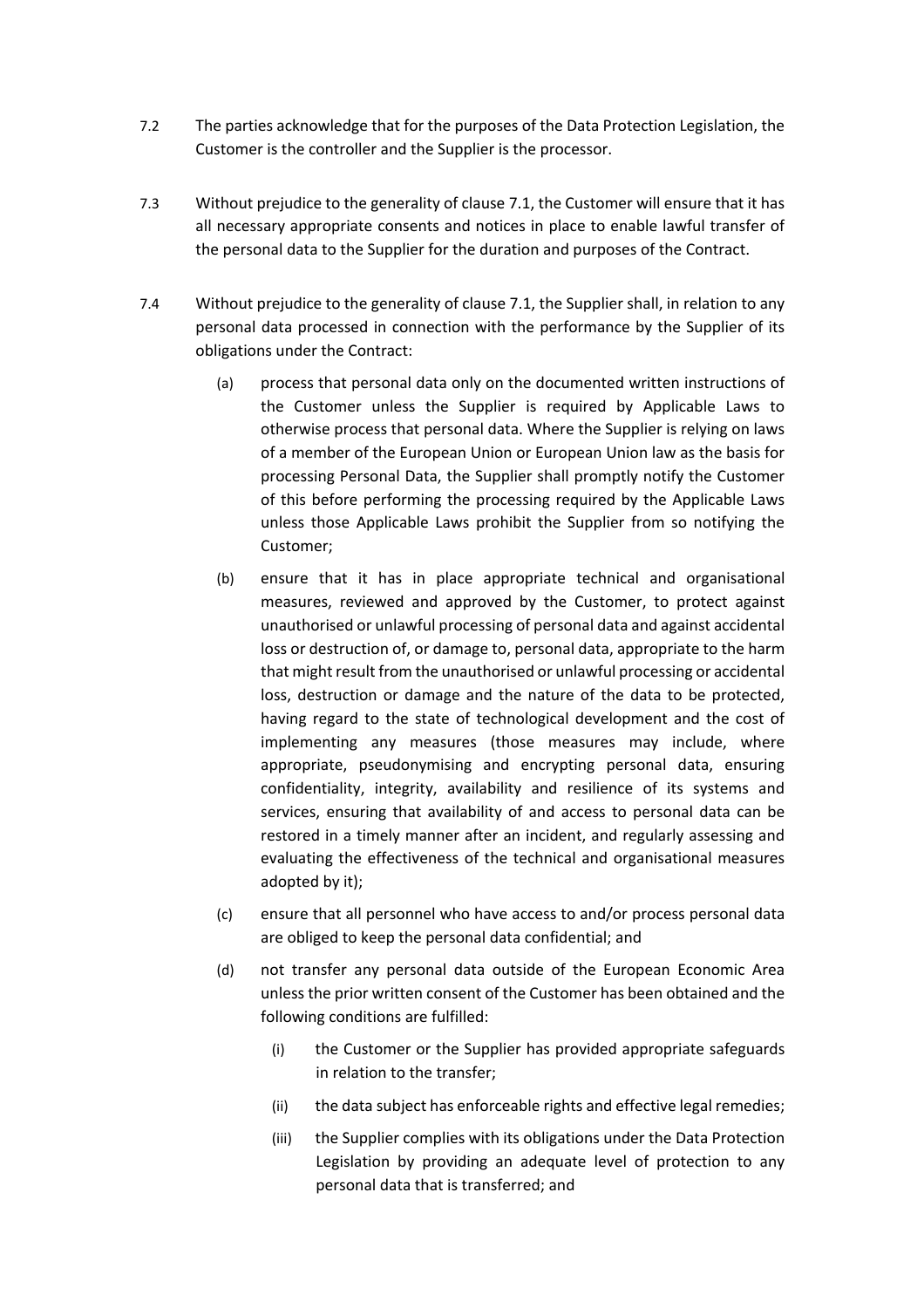- (iv) the Supplier complies with reasonable instructions notified to it in advance by the Customer with respect to the processing of the personal data.
- 7.5 The Customer shall indemnify the Supplier against all liabilities, costs, expenses, damages and losses (including any direct, indirect or consequential losses, loss of profit, loss of reputation and all interest, penalties and legal costs (calculated on a full indemnity basis) and all other reasonable professional costs and expenses) suffered or incurred by the Supplier arising out of or in connection with a breach by the Customer of this clause 7.

## **8. LIMITATION OF LIABILITY**

## **THE CUSTOMER'S ATTENTION IS PARTICULARLY DRAWN TO THIS CONDITION**

- 8.1 Nothing in these Conditions shall limit or exclude the Supplier's liability for:
	- (a) death or personal injury caused by its negligence, or the negligence of its employees, agents or subcontractors;
	- (b) fraud or fraudulent misrepresentation; or
	- (c) breach of the terms implied by section 2 of the Supply of Goods and Services Act 1982 (title and quiet possession).
- 8.2 Subject to condition 8.1:
	- (a) the Supplier shall under no circumstances whatever be liable to the Customer, whether in contract, tort (including negligence), breach of statutory duty, or otherwise, for any loss of profit, or any indirect or consequential loss arising from the Supplier's performance or nonperformance of the Contract; and
	- (b) the Supplier's total liability to the Customer in respect of all other losses arising under or in connection with the Contract, whether in contract, tort (including negligence), breach of statutory duty, or otherwise, shall in no circumstances exceed the amount of the Charges actually paid under the Contract in respect of the element of the Services giving rise to such liability.
- 8.3 Except as set out in these Conditions all warranties, conditions and other terms implied by statute or common law are to the fullest extent permitted by law, excluded from the Contract.
- 8.4 The parties each acknowledge and agree that the limitation of liability set out in this condition 8 is fair and reasonable in all of the circumstances of the Contract and that the amount of the Charges has been determined by the Supplier in reliance on the provisions of this condition 8.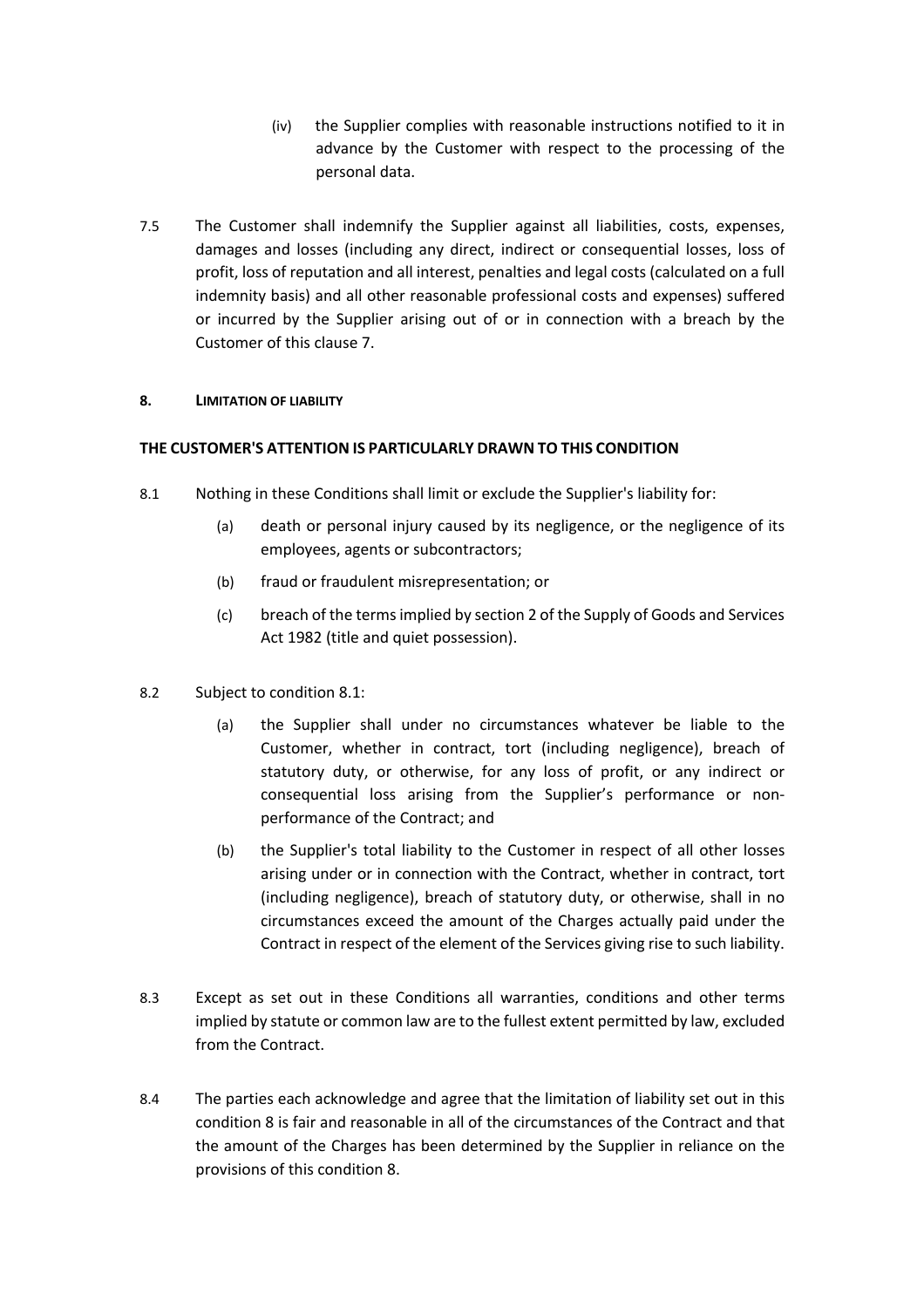8.5 This condition 8 shall survive termination of the Contract.

## **9. TERMINATION**

Without limiting its other rights or remedies, the Supplier may terminate the Contract with immediate effect by giving written notice to the Customer if:

- (a) the Customer commits a material breach of its obligations under this Contract and (if such breach is remediable) fails to remedy that breach within 10-days after receipt of notice in writing of the breach;
- (b) the Customer suspends, or threatens to suspend, payment of its debts or is unable to pay its debts as they fall due or admits inability to pay its debts or (being a company) is deemed unable to pay its debts within the meaning of section 123 of the Insolvency Act 1986 or (being an individual) is deemed either unable to pay its debts or as having no reasonable prospect of so doing, in either case, within the meaning of section 268 of the Insolvency Act 1986 or (being a partnership) has any partner to whom any of the foregoing apply;
- (c) the Customer commences negotiations with all or any class of its creditors with a view to rescheduling any of its debts, or makes a proposal for or enters into any compromise or arrangement with its creditors;
- (d) a petition is filed, a notice is given, a resolution is passed, or an order is made, for or in connection with the winding up of the Customer (being a company) other than for the sole purpose of a scheme for a solvent amalgamation of the other party with one or more other companies or the solvent reconstruction of that other party;
- (e) the Customer (being an individual) is the subject of a bankruptcy petition or order;
- (f) a creditor or encumbrancer of the Customer attaches or takes possession of, or a distress, execution, sequestration or other such process is levied or enforced on or sued against, the whole or any part of its assets and such attachment or process is not discharged within 7-days;
- $(g)$  an application is made to court, or an order is made, for the appointment of an administrator or if a notice of intention to appoint an administrator is given or if an administrator is appointed over the Customer (being a company);
- (h) any event occurs, or proceeding is taken, with respect to the Customer in any jurisdiction to which it is subject that has an effect equivalent or similar to any of the events mentioned in condition 9(b) to condition 9(g) (inclusive);
- (i) the Customer suspends, threatens to suspend, ceases or threatens to cease to carry on, all or substantially the whole of its business; or
- (j) the Customer (being an individual) dies or, by reason of illness or incapacity (whether mental or physical), is incapable of managing his own affairs or becomes a patient under any mental health legislation.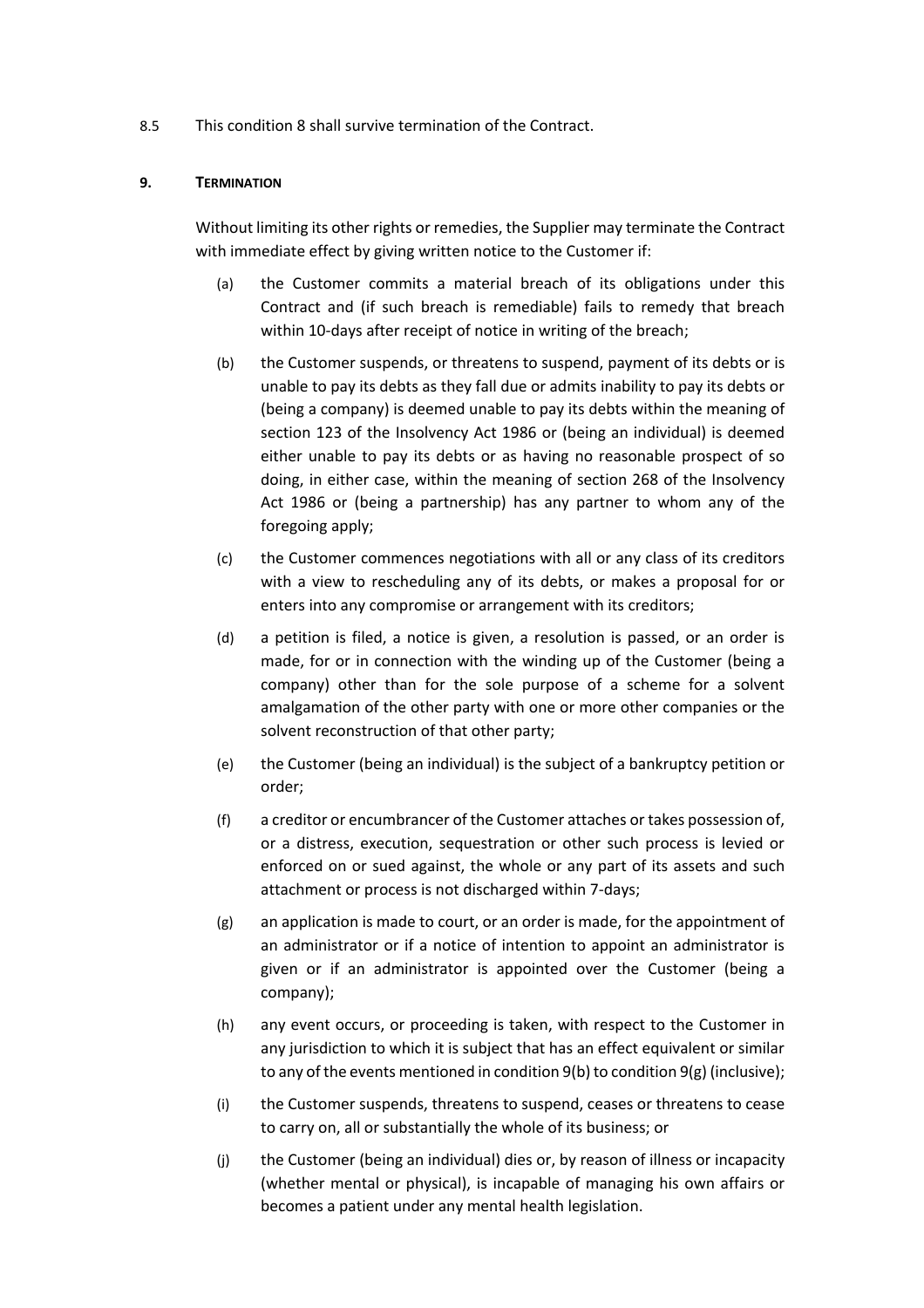## **10. CONSEQUENCES OF TERMINATION**

On termination of the Contract for any reason:

- (a) the Customer shall immediately pay to the Supplier all of the Supplier's outstanding unpaid invoices and interest and, in respect of Services supplied but for which no invoice has yet been submitted, the Supplier shall submit an invoice, which shall be payable by the Customer immediately on receipt;
- (b) the Customer shall, return all of the Supplier's Materials. If the Customer fails to do so, then the Supplier may enter the Customer's premises and take possession of the Supplier's Materials. Until they have been returned or repossessed, the Customer shall be solely responsible for their safe keeping;
- (c) the accrued rights and remedies of the parties as at termination shall not be affected, including the right to claim damages in respect of any breach of the Contract which existed at or before the date of termination or expiry; and
- (d) conditions which expressly or by implication have effect after termination shall continue in full force and effect.

## **11. FORCE MAJEURE**

- 11.1 For the purposes of this Contract, **Force Majeure Event** means an event beyond the reasonable control of the Supplier including but not limited to strikes, lock-outs or other industrial disputes (whether involving the workforce of the party or any other party), failure of a utility service or transport network, act of God, war, riot, civil commotion, malicious damage, pandemic/epidemic, compliance with any law or governmental order, rule, regulation or direction, accident, breakdown of plant or machinery, fire, flood, storm or default of suppliers or subcontractors.
- 11.2 The Supplier shall not be liable to the Customer as a result of any delay or failure to perform its obligations under this Contract as a result of a Force Majeure Event.
- 11.3 If the Force Majeure Event prevents the Supplier from performing its obligations under the Contract for more than 8-weeks, the Supplier shall, without limiting its other rights or remedies, have the right to terminate this Contract immediately by giving written notice to the Customer.

## **12. GENERAL**

# 12.1 **Assignment and subcontracting**

(a) The Supplier may at any time assign, transfer, charge, subcontract or deal in any other manner with all or any of its rights under the Contract and may subcontract or delegate in any manner any or all of its obligations under the Contract to any third party.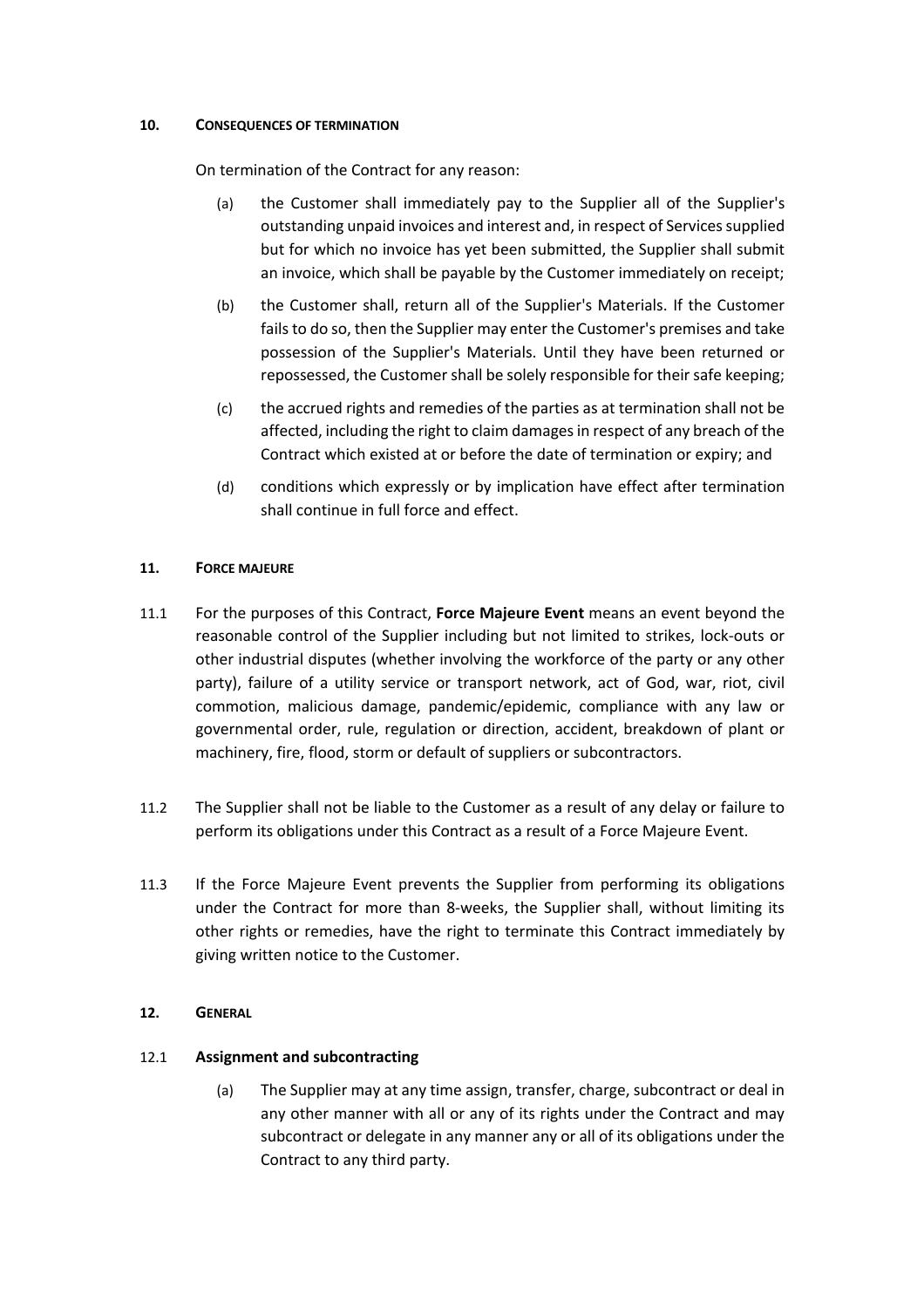(b) The Customer shall not, without the prior written consent of the Supplier, assign, transfer, charge, subcontract or deal in any other manner with all or any of its rights or obligations under the Contract.

# 12.2 **Notices**

- (a) Any notice or other communication required to be given to a party under or in connection with this Contract shall be in writing and shall be delivered to the other party personally or sent by prepaid first-class post, recorded delivery or by commercial courier, at its registered office (if a company) or (in any other case) its principal place of business, or sent by fax to the other party's main fax number.
- (b) Any notice or other communication shall be deemed to have been duly received if delivered personally, when left at such addressor, if sent by prepaid first-class post or recorded delivery, at 9.00 am on the Business Day after posting, or if delivered by commercial courier, on the date and at the time that the courier's delivery receipt is signed, or if sent by fax or e-mail, on the next Business Day after transmission.
- (c) This condition 12.2 shall not apply to the service of any proceedings or other documents in any legal action. For the purposes of this condition, "writing" shall include e-mails and for the avoidance of doubt notice given under this Contract shall be validly served if sent by e-mail.

## 12.3 **Waiver**

A waiver of any right under the Contract is only effective if it is in writing and shall not be deemed to be a waiver of any subsequent breach or default. No failure or delay by a party in exercising any right or remedy under the Contract or by law shall constitute a waiver of that or any other right or remedy, nor preclude or restrict its further exercise. No single or partial exercise of such right or remedy shall preclude or restrict the further exercise of that or any other right or remedy.

## 12.4 **Severance**

- (a) If a court or any other competent authority finds that any provision of the Contract (or part of any provision) is invalid, illegal or unenforceable, that provision or part-provision shall, to the extent required, be deemed deleted, and the validity and enforceability of the other provisions of the Contract shall not be affected.
- (b) If any invalid, unenforceable or illegal provision of the Contract would be valid, enforceable and legal if some part of it were deleted, the provision shall apply with the minimum modification necessary to make it legal, valid and enforceable.

#### 12.5 **No partnership or agency**